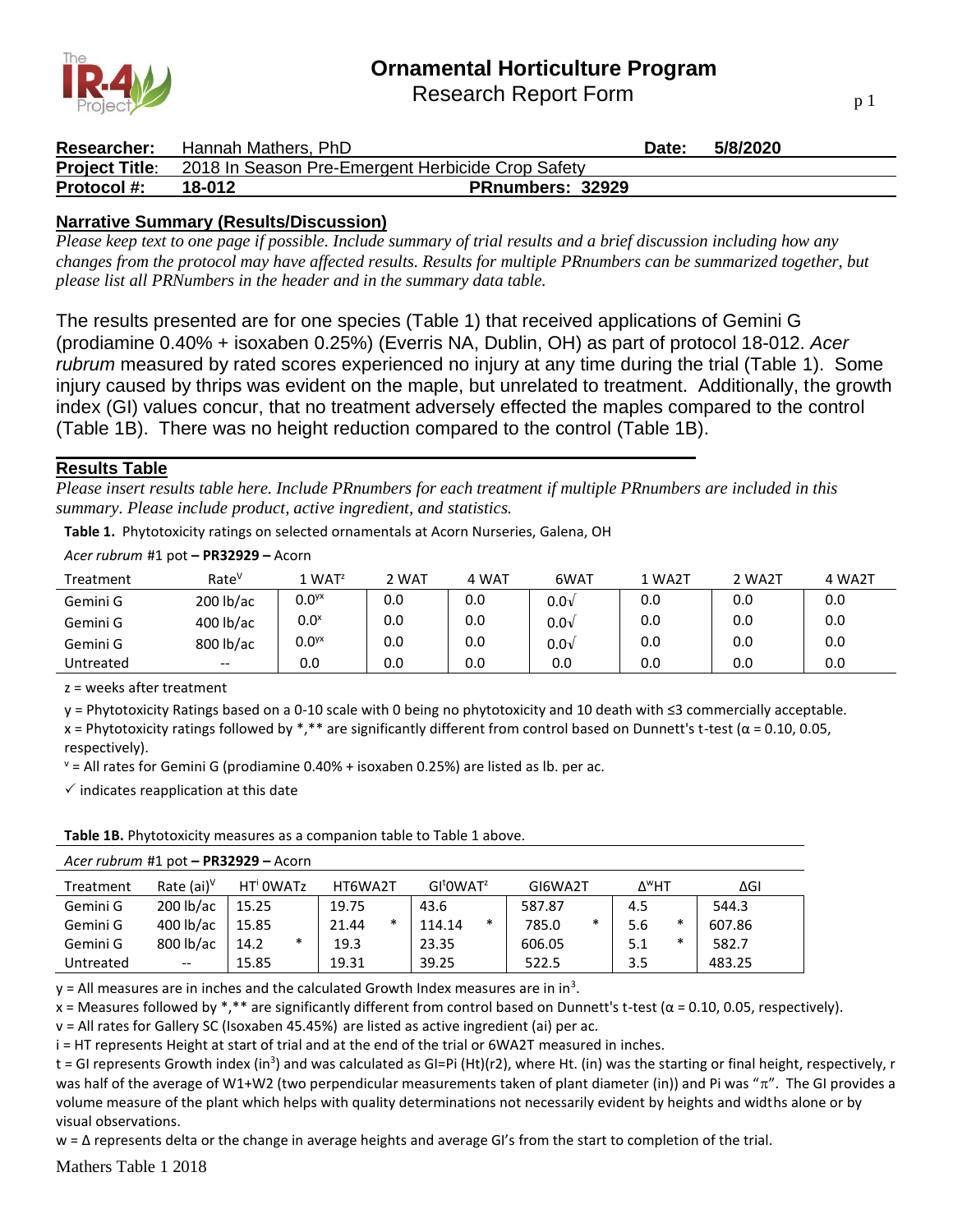Research Report Form



| Researcher:        | Hannah Mathers, PhD |                                                                         | Date: | 5/8/2020 |  |
|--------------------|---------------------|-------------------------------------------------------------------------|-------|----------|--|
|                    |                     | <b>Project Title:</b> 2018 In Season Pre-Emergent Herbicide Crop Safety |       |          |  |
| <b>Protocol</b> #: | 18-012              | <b>PRnumbers: 32929</b>                                                 |       |          |  |

## **Materials & Methods/Recordkeeping**

*Please fill out the information below or attach a separate document with comparable information.*

Four replications with three plants per replication, four treatments, 0, 1, 2 and 4X rates of Gemini G (prodiamine 0.40% + isoxaben 0.25%) were applied to *Acer rubrum* in field 1-gallon containers (Table 1) for 48 plants per protocol (PR#: 32929). Rates are listed in pounds /acre with 1X being 200 lb ai/ac (Table 1). Evaluations were conducted at 1, 2 and 4 weeks after treatment (WAT). A reapplication was conducted at 6 WAT, and evaluations occurred 1, 2, and 4 weeks after second treatment (WA2T). All plants were located at Acorn Farms, Galena, OH. All plants were grown in standard container media (85% pine bark and 15% Comtil) (Krutz Bros. Central Ohio, LLC, Groveport, OH) and fertilized with The Anderson's 18-6-12 + minors, slow-release 8-9-month formulation and over-head irrigation. The trial was initiated on 05/23/2018 at Acorn Farms. All herbicides were applied within 7 days after potting as over the top applications.

Name(s) of Personnel Conducting Research: Dr. Hannah Mathers Location of Trial (city/state): Acorn Farms, Galena, OH Use Site (greenhouse/shadehouse/field container/etc.): Field container

#### Crop History

| Crop Cultivar/Variety: | Acer rubrum                     |
|------------------------|---------------------------------|
| Purchased from:        | Lawyer Nursery, Inc., MT        |
| Date of Transplanting: | May 9, 2018                     |
| Potting Mix:           | Nursery mix                     |
| Pot size & spacing:    | 1-gallon pots on 1-foot centers |

Product(s) applied prior to start of experiment:

| Product  | Rate        | <b>Application Type</b>                                            | Date of<br>Application | <b>Crop Growth Stage</b> |
|----------|-------------|--------------------------------------------------------------------|------------------------|--------------------------|
| Gemini G | 0           |                                                                    |                        | Shoot expansion          |
|          | $200$ lb/ac | Granular: pre-<br>weighed<br>according to size<br>of plot and rate | 05/23/18               | Shoot expansion          |
|          | 400 lb/ac   | Granular: pre-<br>weighed<br>according to size<br>of plot and rate | 05/23/18               | Shoot expansion          |
|          | 800 lb/ac   | Granular: pre-<br>weighed<br>according to size<br>of plot and rate | 05/23/18               | Shoot expansion          |

#### **Experiment Information**

Experimental Design: Completely randomized design with species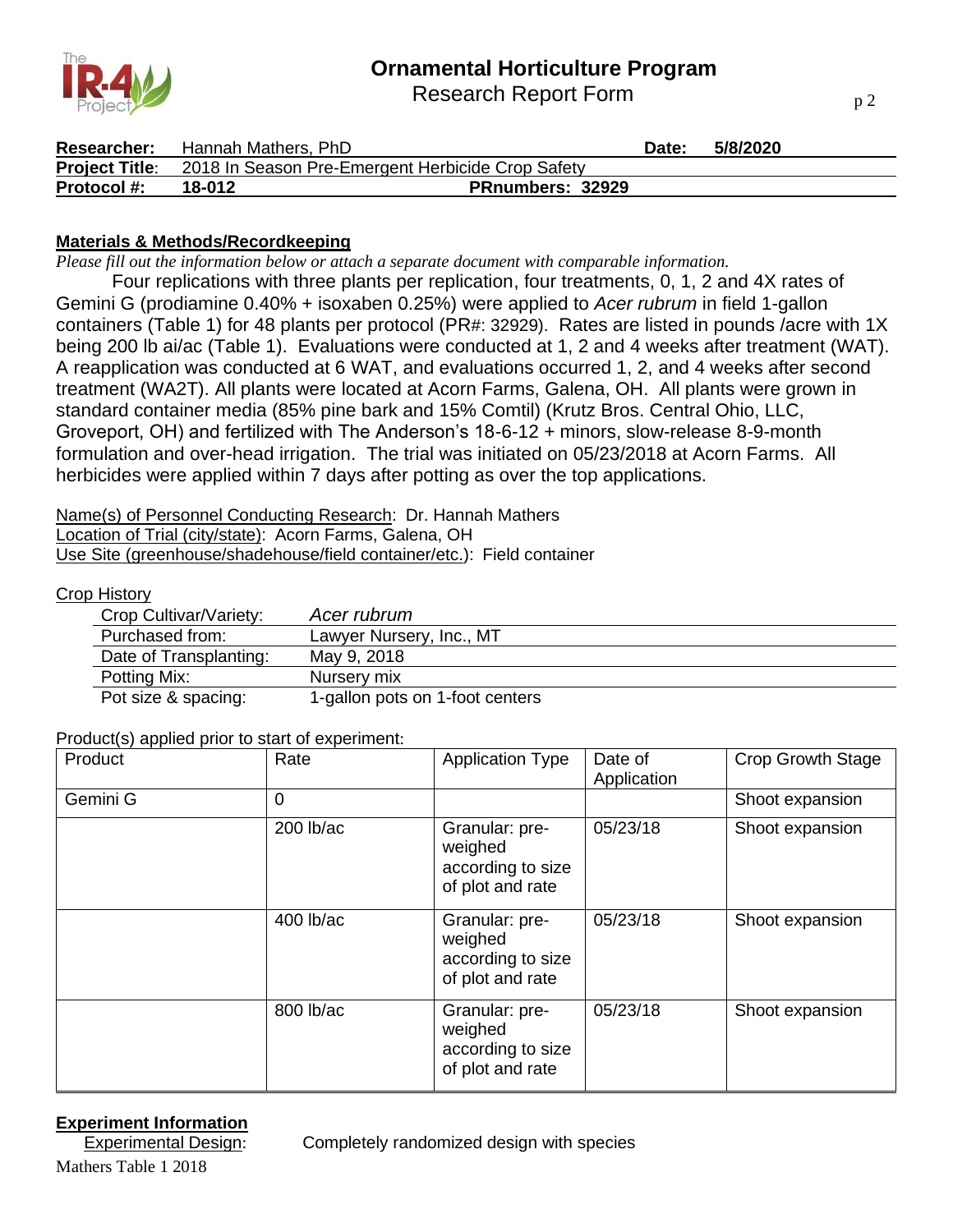Research Report Form

| <b>Researcher:</b> | Hannah Mathers, PhD                                              |                         | Date: | 5/8/2020 |
|--------------------|------------------------------------------------------------------|-------------------------|-------|----------|
|                    | Project Title: 2018 In Season Pre-Emergent Herbicide Crop Safety |                         |       |          |
| <b>Protocol #:</b> | 18-012                                                           | <b>PRnumbers: 32929</b> |       |          |
|                    |                                                                  |                         |       |          |

Number of Reps: Four replicates with three plants per replicate or 12 plants/tmt/rate/species

## **Photos**

*Please embed photos here or send jpg, tiff, or bmp.*



**Fig. 1.1.** (Above) Gemini G (prodiamine 0.40% + isoxaben 0.25%) applied to *Acer rubrum l*ocated Acorn Farms, Galena, OH. This photo was taken six weeks after the second treatment (6WA2T) from left to right (0, 1, 2 and 4X). Note the 2X and 4X plants are taller and had more mass versus the control. We assume these growth increases with the higher rates of Gemini G were due to less thrip injury which traditionally destroys the apical dominance on maple. Photo taken by: H. Mathers.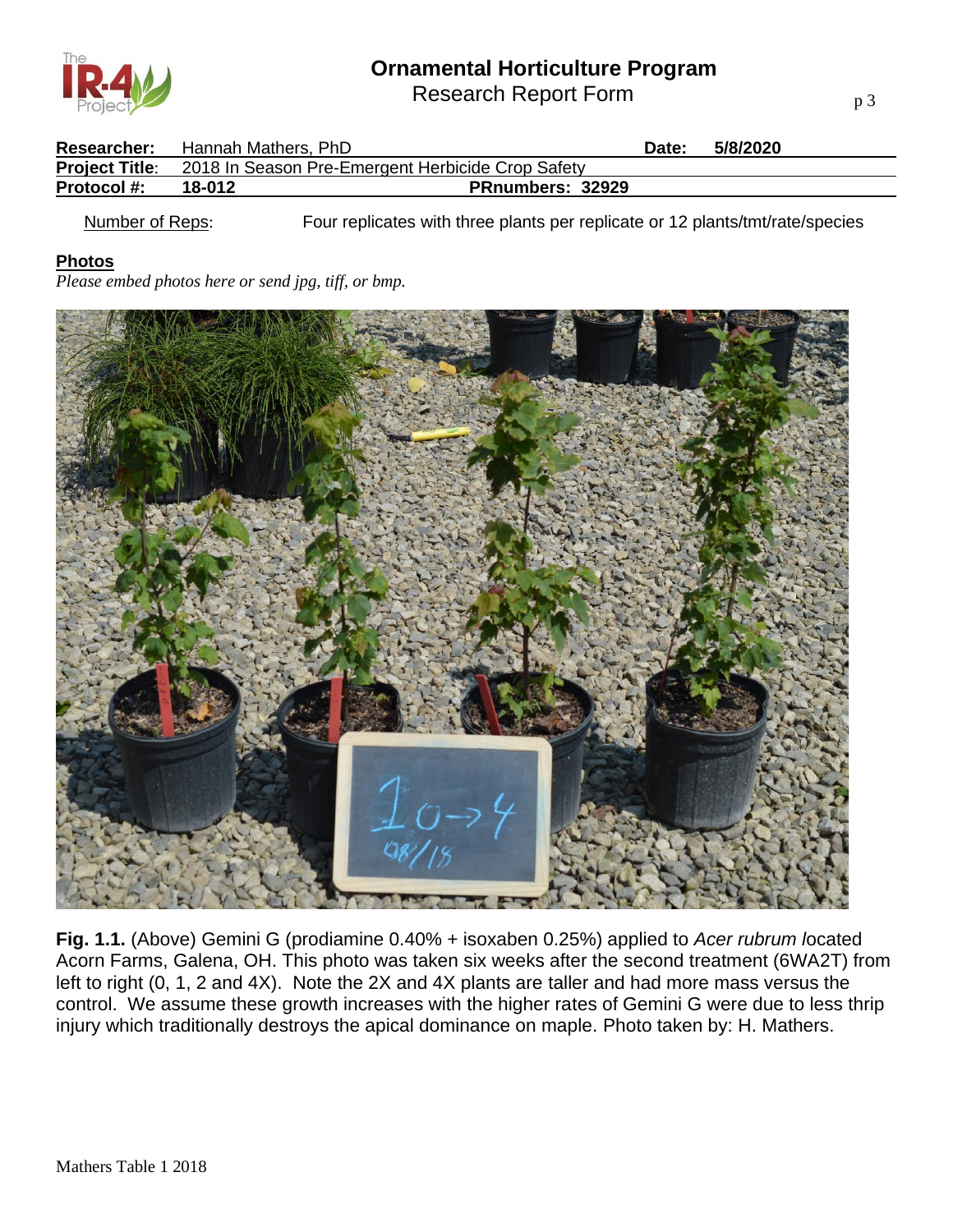Research Report Form



| <b>Researcher:</b> | Hannah Mathers. PhD |                                                                         | Date: | 5/8/2020 |  |
|--------------------|---------------------|-------------------------------------------------------------------------|-------|----------|--|
|                    |                     | <b>Project Title:</b> 2018 In Season Pre-Emergent Herbicide Crop Safety |       |          |  |
| <b>Protocol #:</b> | 18-012              | <b>PRnumbers: 32929</b>                                                 |       |          |  |



**Fig. 1.2.** (Above) *Acer rubrum* located at Acorn Farms, Galena, OH. This photo was taken at 4WAT and shows the level of growing point distortion caused by thrips on these maple control plants. Injury was not attributed to Gemini G (prodiamine 0.40% + isoxaben 0.25%) and thrip injury was also unrelated to treatment as the controls and 1X plants were severely impacted by thrips than the 2x or 4X rates. Photo taken by: H. Mathers.

#### **Data Collected**

*Please describe data collected and scoring system. Also include the dates data were collected.*

All rated score evaluations of phytotoxicity (defined in report) were measured on a 0 to 10 scale where 0 represented no phytotoxicity,  $\geq$ 3 represents commercially unacceptable injury and 10 represented plant death (Barolli et al., 2005; Collins et al. 1999; Duray and Davies, 1989; Mathers and Case, 2010; Samtami et al., 2007). This rated score is a standard measure accepted in all major weed and horticultural science journals with each interval representing a 10% increase in injury over the whole plant (ex. 3 would be 30% injury and 5 would be 50%, etc.). Starting and ending heights, and two perpendicular measurements of diameter were taken per plant. These measures were used to calculate Growth index (GI) (in<sup>3</sup>) as GI=Pi (Ht)(r2), where Ht. (in) was the starting and ending

Mathers Table 1 2018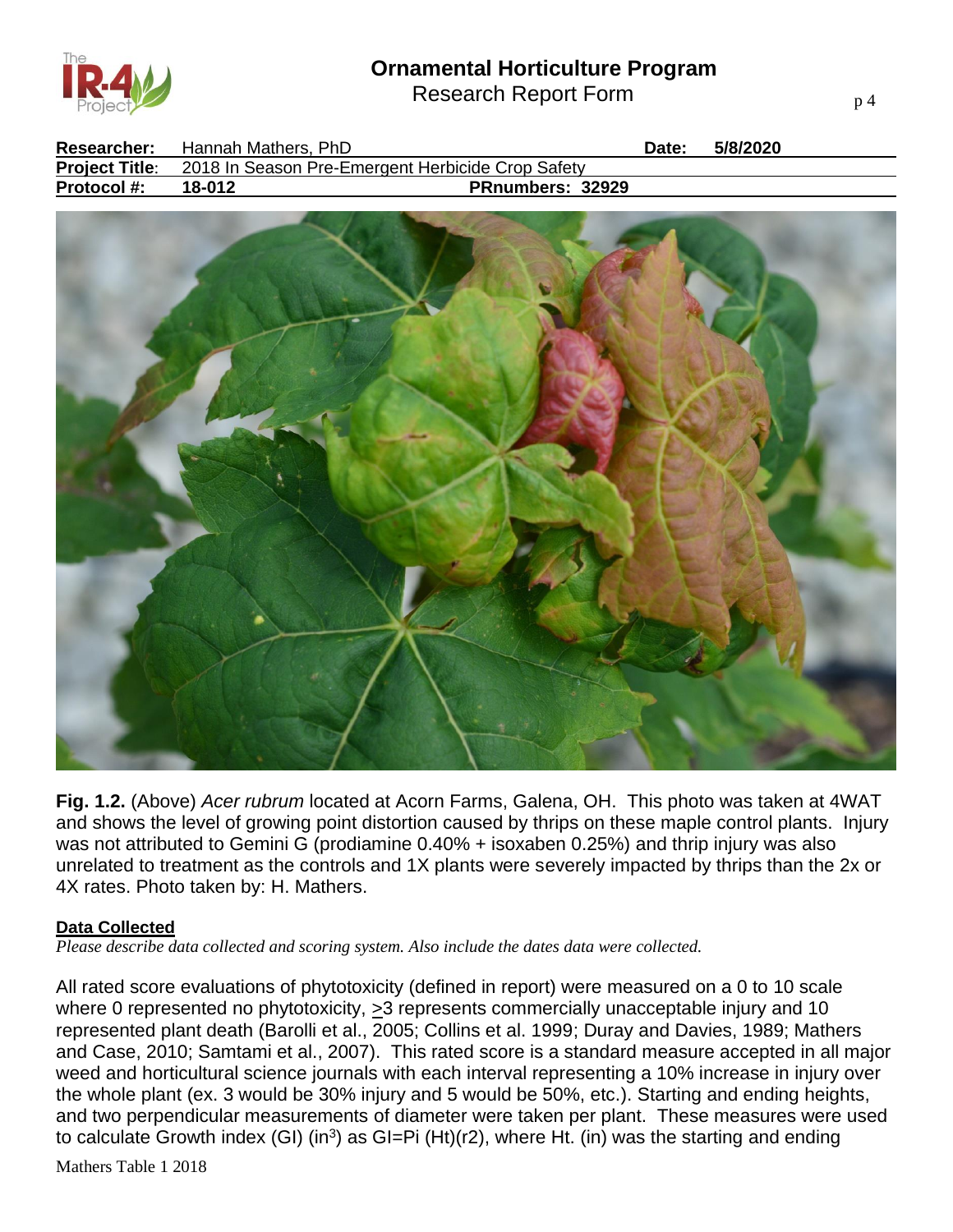

Research Report Form

| <b>Researcher:</b> | Hannah Mathers, PhD                                                     | Date:                   | 5/8/2020 |
|--------------------|-------------------------------------------------------------------------|-------------------------|----------|
|                    | <b>Project Title:</b> 2018 In Season Pre-Emergent Herbicide Crop Safety |                         |          |
| <b>Protocol #:</b> | 18-012                                                                  | <b>PRnumbers: 32929</b> |          |

height, r was half of the average of W1+W2 [two perpendicular measurements taken of plant diameter (in)] and Pi was " $\pi$ ". The GI provides a volume measure of the plant which helps with quality determinations not necessarily evident by heights and widths alone or by visual observations. Symptoms were also noted if significant, and photos were conducted *in situ.*

#### **Raw Data**

See attached excel files

## **Environmental conditions during the experiment:**

*Insert temperature, precipitation and/or irrigation, and relative humidity with a minimum of high, low and average daily temperatures. Or send separate file with this information.*

*Include a statement about any significant weather or environmental events during the experiment. Source:<https://www.wunderground.com/history/monthly/us/oh/columbus/KCMH/date/2018-8>*

| <b>Date</b>              | Temperature (° F) |      |     | Humidity (%) |      | <b>Precipitation</b> |                |
|--------------------------|-------------------|------|-----|--------------|------|----------------------|----------------|
| <b>May</b>               | Max               | Avg  | Min | Max          | Avg  | Min                  | Total          |
| $\mathbf{1}$             | 81                | 64.6 | 45  | 68           | 38.2 | 17                   | 0              |
| $\overline{2}$           | 85                | 73.0 | 59  | 60           | 46.8 | 36                   | $\overline{0}$ |
| 3                        | 80                | 74.1 | 69  | 87           | 61.1 | 47                   | $\overline{0}$ |
| $\overline{\mathcal{A}}$ | 82                | 70.8 | 60  | 84           | 63.5 | 42                   | 0.09           |
| 5                        | 68                | 60.8 | 51  | 93           | 71.5 | 50                   | 1.8            |
| $\,$ 6 $\,$              | 77                | 64.4 | 56  | 90           | 65.9 | 27                   | 0              |
| $\overline{7}$           | 72                | 62.1 | 52  | 93           | 63.4 | 38                   | 0.06           |
| 8                        | 79                | 64.8 | 49  | 80           | 52.0 | 32                   | 0              |
| 9                        | 83                | 73.9 | 56  | 84           | 49.1 | 28                   | $\overline{0}$ |
| 10                       | 80                | 72.0 | 64  | 90           | 55.8 | 29                   | 0.17           |
| 11                       | 78                | 66.5 | 57  | 83           | 60.3 | 46                   | $\overline{0}$ |
| 12                       | 85                | 72.7 | 62  | 78           | 57.5 | 40                   | $\overline{0}$ |
| 13                       | 86                | 72.2 | 59  | 87           | 67.4 | 46                   | $\overline{0}$ |
| 14                       | 84                | 74.4 | 64  | 90           | 66.7 | 46                   | $\overline{0}$ |
| 15                       | 86                | 73.7 | 66  | 100          | 75.5 | 35                   | 0              |
| 16                       | 78                | 68.2 | 62  | 93           | 82.2 | 62                   | 0.66           |
| 17                       | 80                | 71.7 | 61  | 87           | 69.8 | 52                   | 0.05           |
| 18                       | 74                | 69.7 | 66  | 84           | 70.9 | 61                   | 0.03           |
| 19                       | 81                | 73.5 | 66  | 87           | 71.7 | 56                   | 0.09           |
| 20                       | 78                | 70.1 | 66  | 93           | 76.1 | 54                   | 0.01           |
| 21                       | 82                | 69.4 | 61  | 94           | 75.9 | 52                   | 0.08           |
| 22                       | 81                | 71.8 | 66  | 96           | 80.1 | 58                   | 0.82           |
| 23 - Start               | 77                | 67.6 | 63  | 87           | 69.0 | 43                   | 0.04           |
| 24                       | 83                | 70.7 | 55  | 84           | 51.9 | 29                   | 0              |
| 25                       | 87                | 74.4 | 58  | 87           | 52.6 | 29                   | $\overline{0}$ |
| 26                       | 84                | 73.8 | 65  | 100          | 71.9 | 25                   | 0              |
| 27                       | 89                | 78.0 | 68  | 97           | 70.2 | 45                   | 1.57           |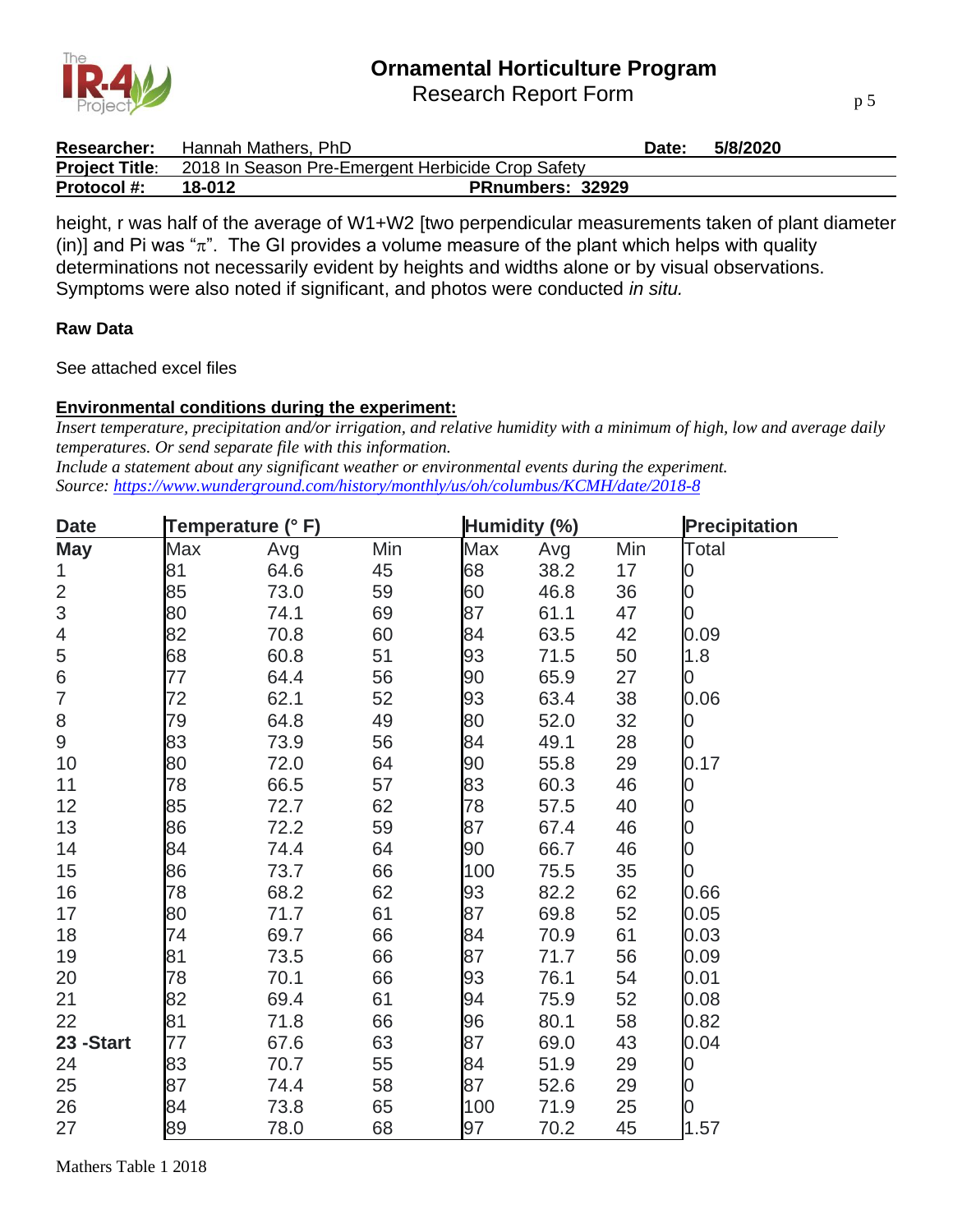Research Report Form

| Researcher:              |                   | Hannah Mathers, PhD                               |     |              |                  | Date: | 5/8/2020                  |
|--------------------------|-------------------|---------------------------------------------------|-----|--------------|------------------|-------|---------------------------|
| <b>Project Title:</b>    |                   | 2018 In Season Pre-Emergent Herbicide Crop Safety |     |              |                  |       |                           |
| Protocol #:              | 18-012            |                                                   |     |              | PRnumbers: 32929 |       |                           |
| <b>Date</b>              | Temperature (°F)  |                                                   |     | Humidity (%) |                  |       | <b>Precipitation</b>      |
| 28                       | 91                | 80.0                                              | 68  | 93           | 64.9             | 40    | 0                         |
| 29                       | 89                | 80.0                                              | 69  | 90           | 61.5             | 40    | 0                         |
| 30-1WAT                  | 85                | 77.4                                              | 71  | 93           | 74.5             | 55    | 0                         |
| 31                       | 86                | 77.2                                              | 71  | 87           | 75.9             | 53    | 0.28                      |
| <b>Date</b>              | Temperature (°F)  |                                                   |     | Humidity (%) |                  |       | <b>Precipitation (in)</b> |
| Jun                      | <b>Max</b>        | Avg                                               | Min | Max          | Avg              | Min   | Total                     |
| 1                        | 81                | 73.2                                              | 68  | 87           | 77.5             | 62    | 0.42                      |
| $\overline{2}$           | 83                | 73.5                                              | 67  | 90           | 74.0             | 53    | 0.00                      |
| 3                        | 83                | 73.6                                              | 65  | 90           | 65.5             | 29    | 0.00                      |
| $\overline{\mathcal{A}}$ | 76                | 68.2                                              | 59  | 78           | 50.8             | 31    | 0.08                      |
| 5                        | 67                | 62.1                                              | 59  | 96           | 78.3             | 49    | 0.00                      |
| $-2WAT$<br>6             | 68                | 59.4                                              | 50  | 93           | 68.3             | 45    | 0.57                      |
| 7                        | 81                | 67.5                                              | 53  | 83           | 62.2             | 45    | 0.00                      |
| $\,8\,$                  | 84                | 71.4                                              | 66  | 93           | 75.9             | 47    | 0.00                      |
| $\hbox{9}$               | 87                | 72.9                                              | 66  | 93           | 76.6             | 46    | 0.54                      |
| 10                       | 82                | 73.7                                              | 67  | 93           | 76.2             | 56    | 0.44                      |
| 11                       | 73                | 70.5                                              | 67  | 87           | 81.6             | 73    | 0.00                      |
| 12                       | 80                | 71.8                                              | 65  | 93           | 84.4             | 67    | 0.02                      |
| 13                       | 86                | 74.3                                              | 69  | 97           | 84.1             | 57    | 0.42                      |
| 14                       | 83                | 71.8                                              | 58  | 87           | 55.3             | 27    | 1.11                      |
| 15                       | 86                | 74.7                                              | 61  | 84           | 55.2             | 32    | 0.00                      |
| 16                       | 88                | 77.6                                              | 68  | 85           | 67.1             | 49    | 0.00                      |
| 17                       | 91                | 81.8                                              | 70  | 93           | 68.8             | 50    | 0.04                      |
| 18                       | 93                | 84.1                                              | 73  | 87           | 62.8             | 45    | 0.00                      |
| 19                       | 87                | 80.6                                              | 75  | 90           | 75.3             | 63    | 0.00                      |
| -4WAT<br>20              | 87                | 77.2                                              | 72  | 93           | 81.5             | 55    | 0.38                      |
| 21                       | 74                | 70.1                                              | 66  | 94           | 88.3             | 76    | 0.15                      |
| 22                       | 84                | 74.4                                              | 69  | 93           | 79.9             | 49    | 1.67                      |
| 23                       | 79                | 72.5                                              | 68  | 90           | 75.7             | 60    | 0.22                      |
| 24                       | 83                | 75.7                                              | 69  | 84           | 63.7             | 46    | 0.03                      |
| 25                       | 79                | 71.7                                              | 63  | 87           | 69.1             | 52    | 0.00                      |
| 26                       | 83                | 70.1                                              | 64  | 93           | 80.3             | 54    | 0.00                      |
| 27                       | 83                | 72.8                                              | 67  | 93           | 80.5             | 58    | 0.99                      |
| 28                       | 86                | 75.9                                              | 68  | 90           | 70.3             | 48    | 0.05                      |
| 29                       | 88                | 79.5                                              | 68  | 90           | 67.6             | 46    | 0.00                      |
| 30                       | 91                | 81.4                                              | 69  | 90           | 63.8             | 36    | 0.00                      |
| <b>Date</b>              | Temperature (° F) |                                                   |     | Humidity (%) |                  |       | <b>Precipitation (in)</b> |
| Jul                      | Max               | Avg                                               | Min | Max          | Avg              | Min   | Total                     |
| 1                        | 94                | 82.8                                              | 71  | 87           | 63.7             | 43    | 0.00                      |
| $\overline{c}$           | 90                | 78.9                                              | 74  | 85           | 73.8             | 55    | 0.00                      |
| $\mathfrak{S}$           | 92                | 80.7                                              | 71  | 93           | 71.4             | 48    | 0.00                      |
| $\overline{4}$           | 92                | 81.2                                              | 74  | 91           | 75.3             | 50    | 0.94                      |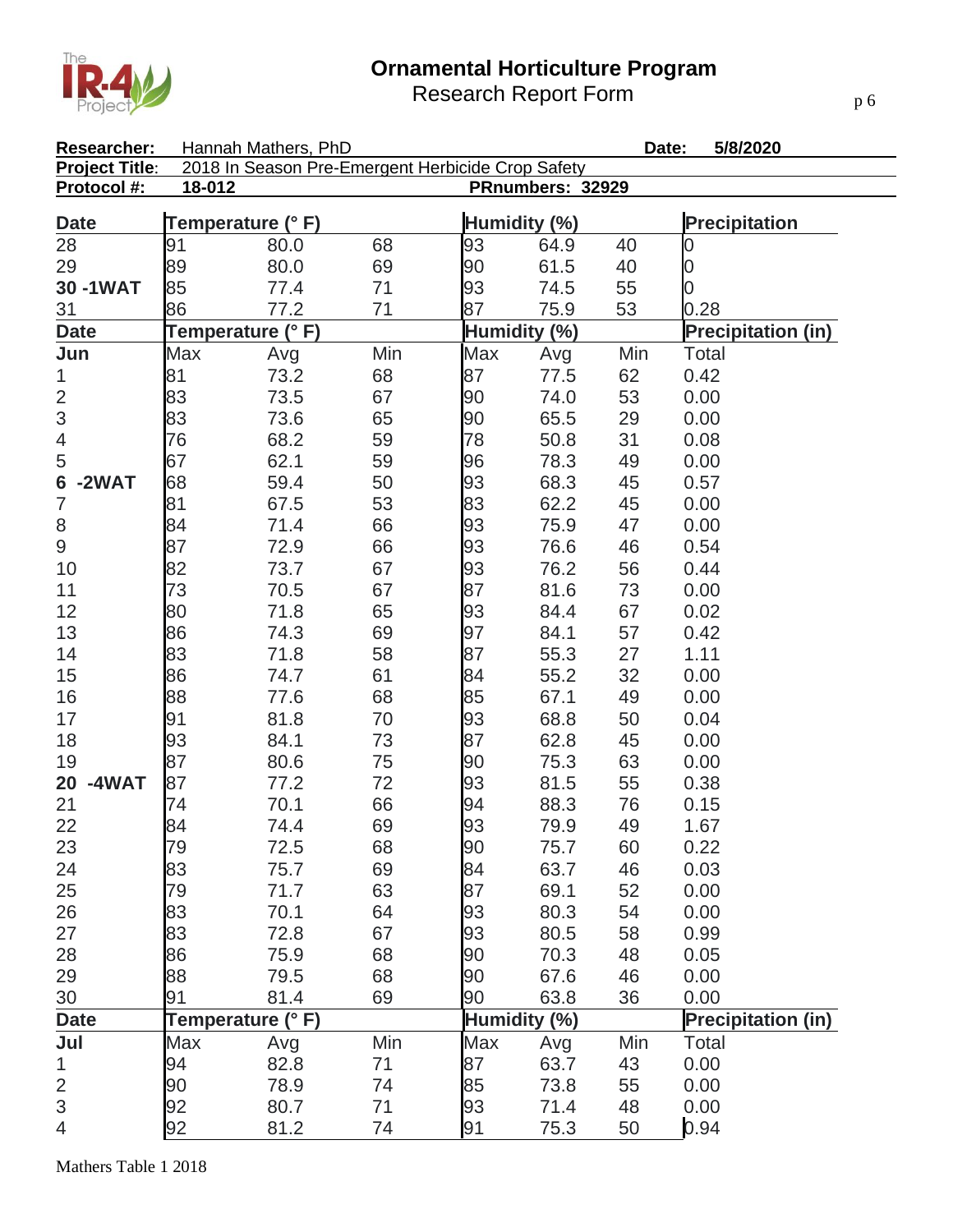Research Report Form



| Researcher:           | Hannah Mathers, PhD<br>Date:<br>5/8/2020          |                            |          |              |              |          |                           |  |  |
|-----------------------|---------------------------------------------------|----------------------------|----------|--------------|--------------|----------|---------------------------|--|--|
| <b>Project Title:</b> | 2018 In Season Pre-Emergent Herbicide Crop Safety |                            |          |              |              |          |                           |  |  |
| Protocol #:           |                                                   | 18-012<br>PRnumbers: 32929 |          |              |              |          |                           |  |  |
| <b>Date</b>           | Temperature (° F)                                 |                            |          | Humidity (%) |              |          | <b>Precipitation</b>      |  |  |
| $\overline{5}$        | 93                                                | 82.2                       | 74       | 94           | 72.4         | 48       | 0.36                      |  |  |
| $\overline{6}$        | 81                                                | 74.0                       | 63       | 93           | 66.9         | 42       | 0.66                      |  |  |
| $\overline{7}$        | 80                                                | 69.5                       | 58       | 90           | 57.1         | 32       | 0.00                      |  |  |
| 8                     | 86                                                | 72.4                       | 59       | 78           | 54.0         | 31       | 0.00                      |  |  |
| $\hbox{9}$            | 89                                                | 77.0                       | 62       | 84           | 58.1         | 32       | 0.00                      |  |  |
| 10                    | 91                                                | 78.9                       | 69       | 87           | 68.9         | 42       | 0.00                      |  |  |
| 11                    | 84                                                | 74.9                       | 64       | 78           | 53.4         | 37       | 0.00                      |  |  |
| <b>12-7WAT</b>        |                                                   |                            |          |              |              |          |                           |  |  |
| <b>Reapply</b>        | 85                                                | 74.4                       | 63       | 72           | 51.5         | 33       | 0.00                      |  |  |
| 13                    | 89                                                | 79.0                       | 67       | 68           | 51.2         | 35       | 0.00                      |  |  |
| 14                    | 92                                                | 82.5                       | 70       | 87           | 58.7         | 33       | 0.00                      |  |  |
| 15                    | 86                                                | 81.5                       | 75       | 84           | 66.2         | 51       | 0.00                      |  |  |
| 16                    | 88                                                | 79.5                       | 74       | 91           | 76.9         | 55       | 0.00                      |  |  |
| 17                    | 86                                                | 78.2                       | 70       | 91           | 59.8         | 33       | 0.24                      |  |  |
| 18                    | 83                                                | 73.7                       | 64       | 84           | 58.3         | 37       | 0.00                      |  |  |
| 19-1WA2T              | 84                                                | 74.2                       | 63       | 75           | 52.3         | 33       | 0.00                      |  |  |
| 20                    | 77                                                | 71.6                       | 67       | 91           | 81.8         | 66       | 0.00                      |  |  |
| 21                    | 78                                                | 70.0                       | 65       | 93           | 83.7         | 64       | 0.53                      |  |  |
| 22                    | 80                                                | 71.8                       | 66       | 94           | 78.4         | 58       | 0.32                      |  |  |
|                       | 82                                                | 72.1                       | 66       | 94           | 82.2         | 60       | 0.01                      |  |  |
| 23                    | 81                                                | 73.5                       | 69       | 97           | 81.8         | 58       | 1.30                      |  |  |
| 24                    | 87                                                | 77.1                       | 69       | 90           | 68.4         | 51       | 0.00                      |  |  |
| 25                    |                                                   |                            |          |              |              |          |                           |  |  |
| 26-2WA2T              | 85                                                | 75.2                       | 66       | 93           | 68.9         | 46       | 0.00                      |  |  |
| 27                    | 80                                                | 73.0                       | 67       | 93           | 67.1         | 46       | 0.24                      |  |  |
| 28                    | 80                                                | 70.7                       | 61       | 81           | 60.4         | 42       | 0.00                      |  |  |
| 29                    | 80                                                | 71.5                       | 61       | 90           | 66.7         | 39       | 0.00                      |  |  |
| 30                    | 81                                                | 73.0                       | 66       | 93           | 70.8         | 41       | 0.03                      |  |  |
| 31                    | 75                                                | 71.9                       | 68       | 96           | 86.5         | 76       | 0.05                      |  |  |
| <b>Date</b>           | Temperature (°F)                                  |                            |          | Humidity (%) |              |          | <b>Precipitation (in)</b> |  |  |
| Aug                   | Max                                               | Avg                        | Min      | Max          | Avg          | Min      | Total                     |  |  |
| 1                     | 75<br>81                                          | 71.2                       | 68       | 93           | 81.8         | 66<br>50 | 0.78<br>0.01              |  |  |
| $\mathbf 2$<br>3      | 84                                                | 73.7<br>76.2               | 67<br>67 | 93<br>93     | 76.6<br>71.4 | 47       | 0.00                      |  |  |
| $\overline{4}$        | 89                                                | 79.1                       | 69       | 87           | 66.3         | 39       | 0.06                      |  |  |
| 5                     | 89                                                | 81.0                       | 72       | 91           | 68.2         | 46       | 0.00                      |  |  |
| $\,$ 6 $\,$           | 89                                                | 81.3                       | 73       | 90           | 69.1         | 50       | 0.00                      |  |  |
| $\overline{7}$        | 86                                                | 76.3                       | 72       | 91           | 77.3         | 54       | 0.00                      |  |  |
| 8                     | 83                                                | 75.3                       | 71       | 96           | 83.3         | 60       | 0.31                      |  |  |
| 9 -4WA2T              | 85                                                | 75.0                       | 68       | 93           | 72.9         | 44       | 0.11                      |  |  |
| 10                    | 81                                                | 73.5                       | 69       | 96           | 84.3         | 67       | 0.00                      |  |  |
| 11                    | 79                                                | 72.1                       | 68       | 93           | 83.5         | 60       | 0.00                      |  |  |
| 12                    | 84                                                | 73.9                       | 61       | 93           | 65.1         | 44       | 0.19                      |  |  |
| 13                    | 84                                                | 73.3                       | 64       | 93           | 70.6         | 46       | 0.00                      |  |  |
| 14                    | 84                                                | 74.7                       | 63       | 93           | 68.6         | 46       | 0.00                      |  |  |

Mathers Table 1 2018